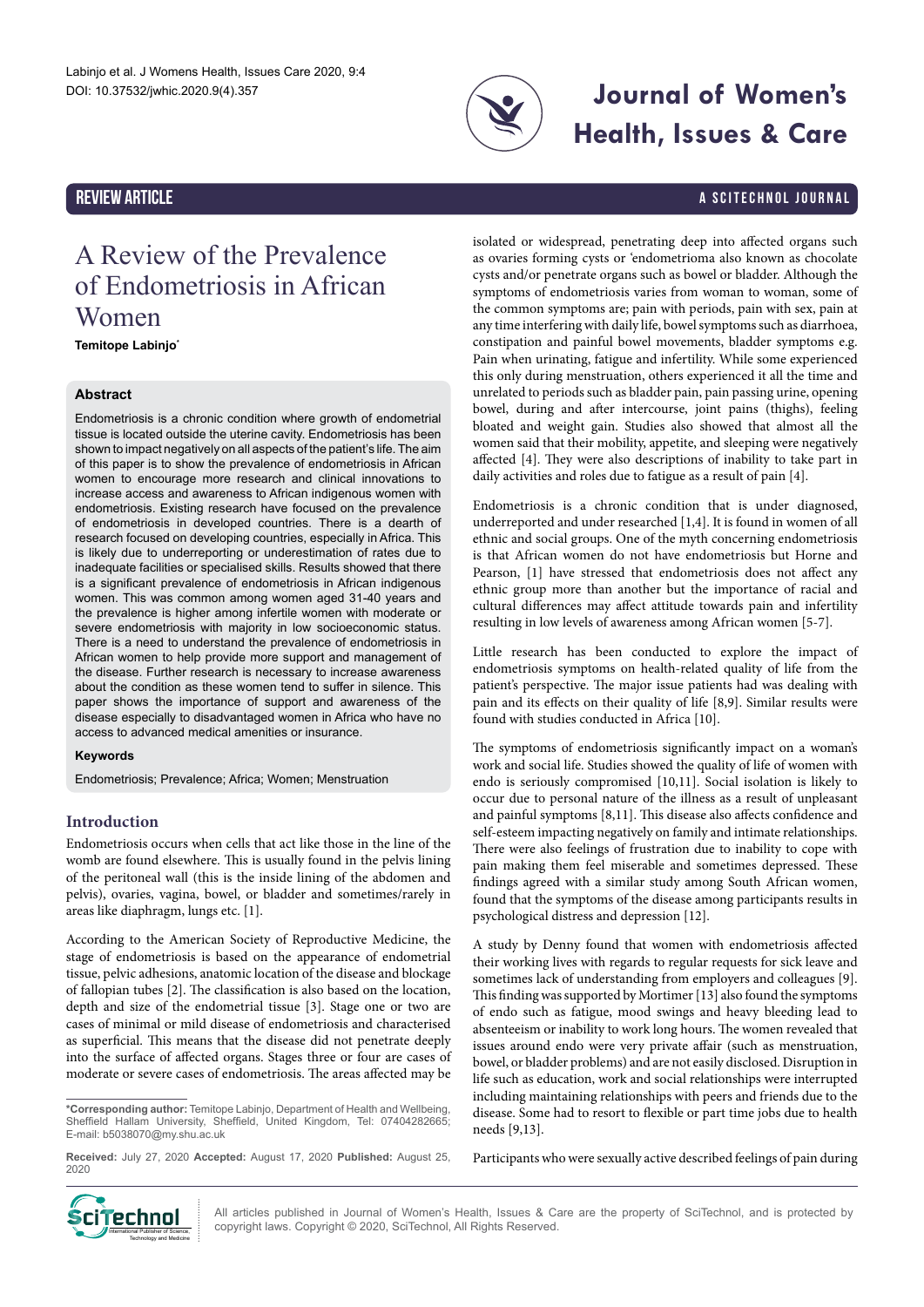and after intercourse and some described it as 'intense'. Some had to avoid intercourse resulting in feelings of guilt and inadequacy [4,14].

A study by Prescott et al. said 40% of the study participants were nulliparous and had undergone or currently undergoing IVF for endometriosis-associated infertility [15]. They described feeling worried or depressed about possibility of not conceiving and feeling incomplete as a woman. Another recent study by Ajayi et al. [16], among 61 infertile patients in Nigeria showed that 37 patients out of the total number were in severe stages of endometriosis. The study concluded that women with moderate to severe endometriosis were more likely to be younger, have primary infertility, dysmenorrhea (pain during menstruation), menorrhagia (abnormal and/or heavy bleeding) and dyspareunia (pain during sexual intercourse) than those with minimal or mild endometriosis.

Many women developed coping mechanisms to manage the impact of endometriosis on their lives especially with the possibility of remissions by becoming knowledgeable both personally and from health professionals. They also stated that support groups and information from other women and guest speakers helped. Unfortunately, most African women are not aware of these symptoms because of the belief that menstrual pain should be endured, and it is normal [10,16].

A major concern among women suffering with endometriosis was worries about uncertainty and treatment including symptoms returning. There are issues around uncertainty about the future especially due to the fact that there is no cure. The study revealed that these women were afraid that they are not sure how long the treatment relief will last [9].

Another major concern was frustration at lack of knowledge about endometriosis by doctors and delay in diagnosis including misdiagnosis. They also shared stories about people assuming that 'the symptoms are all in their head including assumptions that pregnancy is the only solution'. They expressed difficulties talking to people about the disease resulting in feelings of loneliness. They identified three reasons for their inability to talk to people such as:

- People did not understand what they were going through
- People thought they were moaning
- Endometriosis is linked to menstruation and other women thought if some could cope, why can't they [9]

Existing research has showed that most patients' quality of life is impacted by pain, emotional impact of infertility, anger to disease reoccurrence and uncertainty about the future due to repeated operations and medical therapy [4,9].

Endometriosis has a negative impact on the quality of life, relationships, work and social life of the patient irrespective of race or background. Therefore, the aim of this paper is to show the prevalence of endometriosis in African women to encourage more research and clinical innovations to increase access and awareness to African indigenous women with endometriosis.

#### **Methodology**

The search strategy contain terms pertaining to endometriosis, prevalence and African women. The databases searched were Google Scholar, MEDLINE (EBSCO), Health and Medical Collection

(ProQuest), Health Management Database (ProQuest), Nursing and Allied Health Database (ProQuest). The searches were undertaken from May 01, 2020 to July 31, 2020. All references were imported into the reference management software (Refworks) and duplicate references were manually removed.

The eligibility criteria in this review were peer-reviewed journal papers, contained primary data, participants were African and papers were written in English.

The selection process involved two stages. The first stage involved manually screening all papers for their relevance to the review's aim using the information in the title/abstract. The second stage involved retrieving and reading the full text of all papers to determine their eligibility for inclusion in the review. All papers included in the review were subjected to a thorough reading and followed by data extraction which was recorded using a tabular spreadsheet in Microsoft Excel 2016.

#### **Results**

A total of fifty peer-reviewed papers were retrieved from the search. Thirty papers met the eligibility criteria following the title and abstract screening. After removing irrelevant and duplicate papers, twenty-two papers were obtained and screened. Nine papers met the inclusion criteria and were included in the review.

#### **Findings from selected papers**

The results revealed that the prevalence of endometriosis was high among African indigenous women aged 31-40 years with primary infertility and symptoms of dysmenorrhea (pain during menstruation). Influencing factors responsible for low prevalence rates and diagnosis were low economic status, low education, ethnicity and poor diagnostic resources at the hospitals. A significant amount of women with primary infertility had moderate or severe endometriosis [5,10,16-22].

#### **Discussion**

The prevalence among Nigerian women aged 31-40 years was significant and reported having symptoms of dysmenorrhea and pelvic pains [19,20]. A study by Fawole et al., reported an overall prevalence of 48.1% among women reporting symptoms which they reported as the highest in Africa [10]. The study also found that women who reported symptoms of dysmenorrhea (painful menstruation) were more likely to have endometriosis than those who did not. A significant finding from this review is that a significant amount of infertile women have moderate to severe endometriosis with associated symptoms of pelvic pains, dysmenorrhea and tubal blockage [18,20-22]. Endometriosis was quite common among Nigerian women and that the condition is prevalent among African women as it is with other populations [10,14,23].

The findings from this review agreed with papers that described the prevalence of endometriosis in women from developed countries. The prevalence of endometriosis was common in infertile women, aged less than 35 years and increased with symptoms of dysmenorrhea [15,24]. The prevalence of endometriosis is well known in developed countries. It is generally believed that endometriosis hardly affects African-indigenous women, but it is surprising to note that African-American women in the USA have the highest numbers of patients with endometriosis [6].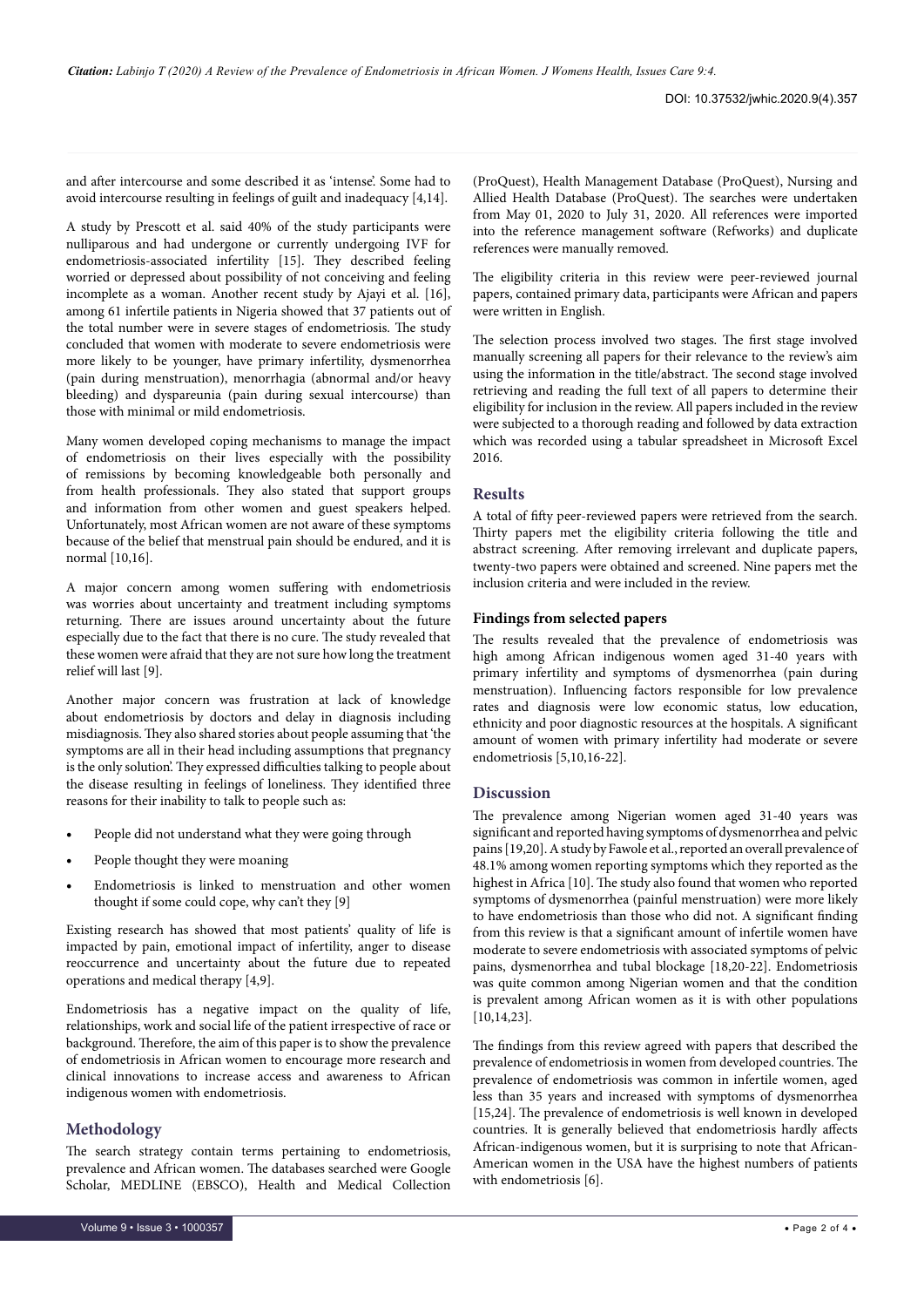Existing studies conducted among African women showed that majority of the patients were blacks with majority from low socioeconomic backgrounds even though previous research has insisted that this disease is rear in women from African backgrounds [10,14,23]. This reflects the low number of citations in Africa as reported by Brüggmann et al. [25]. Kyama et al. reported that the low rates in African women were as a result of under-estimation resulting in low rate of studies conducted and under-diagnosis as a result of low awareness of all parties involved such as the patients and doctors [6]. Also, factors such as lack of access to health care and surgical facilities (such as state-of-the-art laparoscopic equipment) have also resulted in under-estimation. This was supported by Ajayi et al. [16]. Protective lifestyles such as early childbearing were factors that research considered to contribute to low rate of the condition in African women. However, due to globalisation, indigenous African women are experiencing lifestyle changes and undergoing career prospects, therefore marrying later, and having children at older ages. These lifestyles may expose them to retrograde menstruation, which are major risk factors for endometriosis [26,27]. A recent study in Nigeria, found that early menarche was a risk factor for endometriosis and the mean age of participants were 12.8 years [14]. The finding agreed with work by Hediger et al. and Treloar et al. that menarche at or after 14 years greatly reduced the risk of endometriosis [28,29]. Kyama et al. calls for more collaborative efforts in sub-Saharan Africa with the exception of Kenya, who has made about 41 cooperations with other countries such as Belgium in areas of advanced research [6,25]. It is very important to understand the prevalence of endometriosis in indigenous African women to help manage the disease in African women, as the assumption that endometriosis is rare in African women is completely baseless [6].

#### **Conclusion**

Existing research has shown that endometrioses affects all women in all age groups and backgrounds. This paper is written to critique the assertion that endometriosis is rare in black African women. However, it is more challenging and traumatising when you have a distressing condition like endometriosis and everyone around you including yourself have no idea what is happening to your body. These are the challenges women face especially from African backgrounds. More research needs to be conducted among African women to ascertain the prevalence and in the long run help provide basic treatment facilities and opportunities especially to disadvantaged African women who have no access to such opportunities. More awareness needs to be created to women from African backgrounds to let them know about the disease as it is a very complex condition and one can have it without any symptoms. This will help create more support for women batting with the condition. This suggestions are in agreement with Kyama that there is a need to establish centres to create awareness about the disease among physicians and patients, encourage research and give more attention to the impact and implication of the disease as reflection from my personal experience. There is also a need to have state of the at diagnostic equipment to provide laparoscopic service (as laparoscopy is usually the golden standard to diagnosing endometriosis) especially in government owned or public hospitals to encourage women from disadvantaged backgrounds who cannot afford private treatment costs.

#### **References**

1. [Horne A, Pearson C \(2018\) Endometriosis: The experts' guide to treat,](https://endometriosis.org/resources/selfhelp-books/endometriosis-the-experts-guide-to-treat-manage-and-live-well-with-your-symptoms/)  [manage and live well with your symptoms. Penguin Random House UK.](https://endometriosis.org/resources/selfhelp-books/endometriosis-the-experts-guide-to-treat-manage-and-live-well-with-your-symptoms/)

- 2. [Johnson NP, Hummelshoj L, Adamson GD, Keckstein J, Taylor HS, et al.](https://research.monash.edu/en/publications/world-endometriosis-society-consensus-on-the-classification-of-en)  [\(2017\) World Endometriosis Society consensus on the classification of](https://research.monash.edu/en/publications/world-endometriosis-society-consensus-on-the-classification-of-en)  [endometriosis. Hum Reprod 32: 315-324.](https://research.monash.edu/en/publications/world-endometriosis-society-consensus-on-the-classification-of-en)
- 3. [Hopkins J \(2020\) Endometriosis.](https://www.hopkinsmedicine.org/health/conditions-and-diseases/endometriosis#:~:text=A staging%2C or classification%2C system,Stage 2%3A Mild)
- 4. [Moradi M, Parker M, Sneddon A, Lopez V, Ellwood D \(2014\) Impact of](https://bmcwomenshealth.biomedcentral.com/articles/10.1186/1472-6874-14-123)  [endometriosis on women's lives: a qualitative study. BMC Womens Health](https://bmcwomenshealth.biomedcentral.com/articles/10.1186/1472-6874-14-123)   $14:123$
- 5. [Aimakhu VE, Osunkoya BO \(1971\) Endometriosis externa in Ibadan, Nigeria.](https://www.sciencedirect.com/science/article/abs/pii/0002937871906892)  [Am J Obstet Gynecol 110: 489-493.](https://www.sciencedirect.com/science/article/abs/pii/0002937871906892)
- 6. [Kyama CM, Mwenda JM, Machoki J, Mihalyi, A, Simsa P, et al. \(2007\)](https://journals.sagepub.com/doi/full/10.2217/17455057.3.5.629)  [Endometriosis in African women. Womens Health 3: 629-635.](https://journals.sagepub.com/doi/full/10.2217/17455057.3.5.629)
- 7. [Wanyoike GJ, Parkar R, Wanjiru NS \(2017\) Systematic Review of Prevalence](https://www.scirp.org/journal/paperinformation.aspx?paperid=78114)  [of Endometriosis among Indigenous Africans. Open](https://www.scirp.org/journal/paperinformation.aspx?paperid=78114) J Obstet Gynecol 7: 835- [845.](https://www.scirp.org/journal/paperinformation.aspx?paperid=78114)
- 8. [Cox H, Henderson L, Andersen N, Cagliana G, Ski C \(2003\) Focus group](https://www.semanticscholar.org/paper/Focus-group-study-of-endometriosis%3A-struggle%2C-loss-Cox-Henderson/246a050e8de5f3eaa0aa2174932e080359978287)  [study of endometriosis: Struggle, loss, and the medical merry](https://www.semanticscholar.org/paper/Focus-group-study-of-endometriosis%3A-struggle%2C-loss-Cox-Henderson/246a050e8de5f3eaa0aa2174932e080359978287)‐go‐round. Int [J Nurs Pract](https://www.semanticscholar.org/paper/Focus-group-study-of-endometriosis%3A-struggle%2C-loss-Cox-Henderson/246a050e8de5f3eaa0aa2174932e080359978287) 9: 2-9.
- 9. [Denny E \(2009\) "I never know from one day to another how I will feel": pain](https://journals.sagepub.com/doi/10.1177/1049732309338725)  [and uncertainty in women with endometriosis. Qual Health Res 19: 985-995.](https://journals.sagepub.com/doi/10.1177/1049732309338725)
- 10. [Fawole AO, Bello FA, Ogunbode O, Odukogbe ATA, Nkwocha GC, et al.](https://www.sciencedirect.com/science/article/abs/pii/S0020729215002222)  [\(2015\) Endometriosis and associated symptoms among Nigerian women.](https://www.sciencedirect.com/science/article/abs/pii/S0020729215002222)  [International Int J Gynaecol Obstet 130: 190-194.](https://www.sciencedirect.com/science/article/abs/pii/S0020729215002222)
- 11. [Gilmour JA, Huntington A, Wilson HV \(2008\) The impact of endometriosis on](https://www.semanticscholar.org/paper/The-impact-of-endometriosis-on-work-and-social-Gilmour-Huntington/375e67b96f3ad6f76f4888b66f7b05815f3465e3)  [work and social participation. Int J Nurs Pract 14: 443-448.](https://www.semanticscholar.org/paper/The-impact-of-endometriosis-on-work-and-social-Gilmour-Huntington/375e67b96f3ad6f76f4888b66f7b05815f3465e3)
- 12. [Roomaney R, Kagee A, Heylen S \(2019\) Biopsychosocial predictors of](https://www.tandfonline.com/doi/abs/10.1080/07399332.2019.1624758)  [symptoms of depression in a sample of South African women diagnosed with](https://www.tandfonline.com/doi/abs/10.1080/07399332.2019.1624758)  [endometriosis. Health Care Women Int 41: 308-329.](https://www.tandfonline.com/doi/abs/10.1080/07399332.2019.1624758)
- 13. [Mortimer RC \(2002\) The endometriosis stories: a narrative analysis: a thesis](https://www.semanticscholar.org/paper/The-endometriosis-stories-%3A-a-narrative-analysis-%3A-Mortimer/b4fe62f004065b7f2741f282d729ae5a76d80b5e)  [presented in partial fulfilment of the requirements for the degree of Doctor of](https://www.semanticscholar.org/paper/The-endometriosis-stories-%3A-a-narrative-analysis-%3A-Mortimer/b4fe62f004065b7f2741f282d729ae5a76d80b5e)  [Philosophy at Massey University, Palmerston North, New Zealand.](https://www.semanticscholar.org/paper/The-endometriosis-stories-%3A-a-narrative-analysis-%3A-Mortimer/b4fe62f004065b7f2741f282d729ae5a76d80b5e)
- 14. Alabi OC, Zowa PK, Onwumere UM (2013) Incidence of endometriosis on laparoscopy in a Nigerian Hospital. Trop J Obstet Gynaecol 30: S28.
- 15. [Prescott J, Farland LV, Tobias DK, Gaskins AJ, Spiegelman D, et al. \(2016\)](https://doi.org/10.1093/humrep/dew085)  [A prospective cohort study of endometriosis and subsequent risk of infertility.](https://doi.org/10.1093/humrep/dew085)  [Hum Reprod 31: 1475-1482.](https://doi.org/10.1093/humrep/dew085)
- 16. [Ajayi AB, Ajayi VD, Biobaku O, Oyetunji I, Aikhuele H, et al. \(2016\) A 10](https://journals.sagepub.com/doi/abs/10.5301/je.5000263) [year study of endometriosis in an indigenous black African population. J](https://journals.sagepub.com/doi/abs/10.5301/je.5000263)  Endometr Pelvic Pain [Disord 8: 157-166.](https://journals.sagepub.com/doi/abs/10.5301/je.5000263)
- 17. [Ekwempu CC, Harrison KA \(1979\) Endometriosis among the Hausa/Fulani](https://www.semanticscholar.org/paper/Endometriosis-among-the-Hausa%2FFulani-population-of-Ekwempu-Harrison/91894f4dc15ac5816fd76085b2d9d3e30ad37732)  [population of Nigeria.](https://www.semanticscholar.org/paper/Endometriosis-among-the-Hausa%2FFulani-population-of-Ekwempu-Harrison/91894f4dc15ac5816fd76085b2d9d3e30ad37732) Trop Geogr Med 31: 201-205.
- 18. [Ikechebelu JI, Eleje GU, Okafor CD, Akintobi AO \(2015\) Endometriosis seen](https://www.peertechz.com/Gynecological-Research-Obstetrics/JGRO-1-102.php)  [at diagnostic laparoscopy for women with infertility. J Gynecol Res Obstet 1:](https://www.peertechz.com/Gynecological-Research-Obstetrics/JGRO-1-102.php)  [006-009.](https://www.peertechz.com/Gynecological-Research-Obstetrics/JGRO-1-102.php)
- 19. [Osefo NJ, Okeke BC \(1989\) Endometriosis: incidence among the Igbos of](https://obgyn.onlinelibrary.wiley.com/doi/abs/10.1016/0020-7292(89)90822-9)  Nigeria. Int [J Gynecol Obstet 30: 349-353.](https://obgyn.onlinelibrary.wiley.com/doi/abs/10.1016/0020-7292(89)90822-9)
- 20. [Otolorin EO, Ojengbede O, Falase AO \(1987\) Laparoscopic evaluation of the](https://www.academia.edu/21465528/Laparoscopic_evaluation_of_the_tuboperitoneal_factor_in_infertile_Nigerian_women?auto=download)  [tuboperitoneal factor in infertile Nigerian women.](https://www.academia.edu/21465528/Laparoscopic_evaluation_of_the_tuboperitoneal_factor_in_infertile_Nigerian_women?auto=download) Int J Gynaecol Obstet 25: [47-52.](https://www.academia.edu/21465528/Laparoscopic_evaluation_of_the_tuboperitoneal_factor_in_infertile_Nigerian_women?auto=download)
- 21. [Somigliana E, Vigano P, Benaglia L, Crovetto F, Vercellini P, et al. \(2012\)](https://www.tandfonline.com/doi/abs/10.3109/09513590.2012.683081?scroll=top&needAccess=true&journalCode=igye20)  [Endometriosis in a rural remote setting: a cross-sectional study. Gynecol](https://www.tandfonline.com/doi/abs/10.3109/09513590.2012.683081?scroll=top&needAccess=true&journalCode=igye20)  [Endocrinol 28: 979-982.](https://www.tandfonline.com/doi/abs/10.3109/09513590.2012.683081?scroll=top&needAccess=true&journalCode=igye20)
- 22. [Ugboaja JO, Oguejiofor CB, Ogelle OM \(2018\) Tuboperitoneal anomalies](https://obgyn.onlinelibrary.wiley.com/doi/abs/10.1002/ijgo.12401)  [among infertile women in Nigeria as seen on laparoscopy. Int](https://obgyn.onlinelibrary.wiley.com/doi/abs/10.1002/ijgo.12401) J Gynecol [Obstet 141: 52-56.](https://obgyn.onlinelibrary.wiley.com/doi/abs/10.1002/ijgo.12401)
- 23. [Mboudou ET, Belley PE, Mayer FE, Minkande J, Foumane P, et al. \(2007\)](https://www.ajol.info/index.php/cmch/article/view/35869)  [Prevalence of endometriosis among infertile women at laparoscopy in](https://www.ajol.info/index.php/cmch/article/view/35869)  Yaounde, Cameroun. Clin [Mother Child Health 4: 233-236.](https://www.ajol.info/index.php/cmch/article/view/35869)
- 24. [Cramer DW, Missmer SA \(2002\) The epidemiology of endometriosis.](https://nyaspubs.onlinelibrary.wiley.com/doi/abs/10.1111/j.1749-6632.2002.tb02761.x?sid=nlm%3Apubmed) Ann N Y Acad Sci [955: 11-22.](https://nyaspubs.onlinelibrary.wiley.com/doi/abs/10.1111/j.1749-6632.2002.tb02761.x?sid=nlm%3Apubmed)
- 25. [Brüggmann D, Elizabeth-Martinez A, Klingelhöfer D, Quarcoo D, Jaque, JM,](https://bmcwomenshealth.biomedcentral.com/articles/10.1186/s12905-016-0336-0)  [et al. \(2016\) Endometriosis and its global research architecture: an in-depth](https://bmcwomenshealth.biomedcentral.com/articles/10.1186/s12905-016-0336-0)  [density-equalizing mapping analysis. BMC Womens Health 16: 64.](https://bmcwomenshealth.biomedcentral.com/articles/10.1186/s12905-016-0336-0)